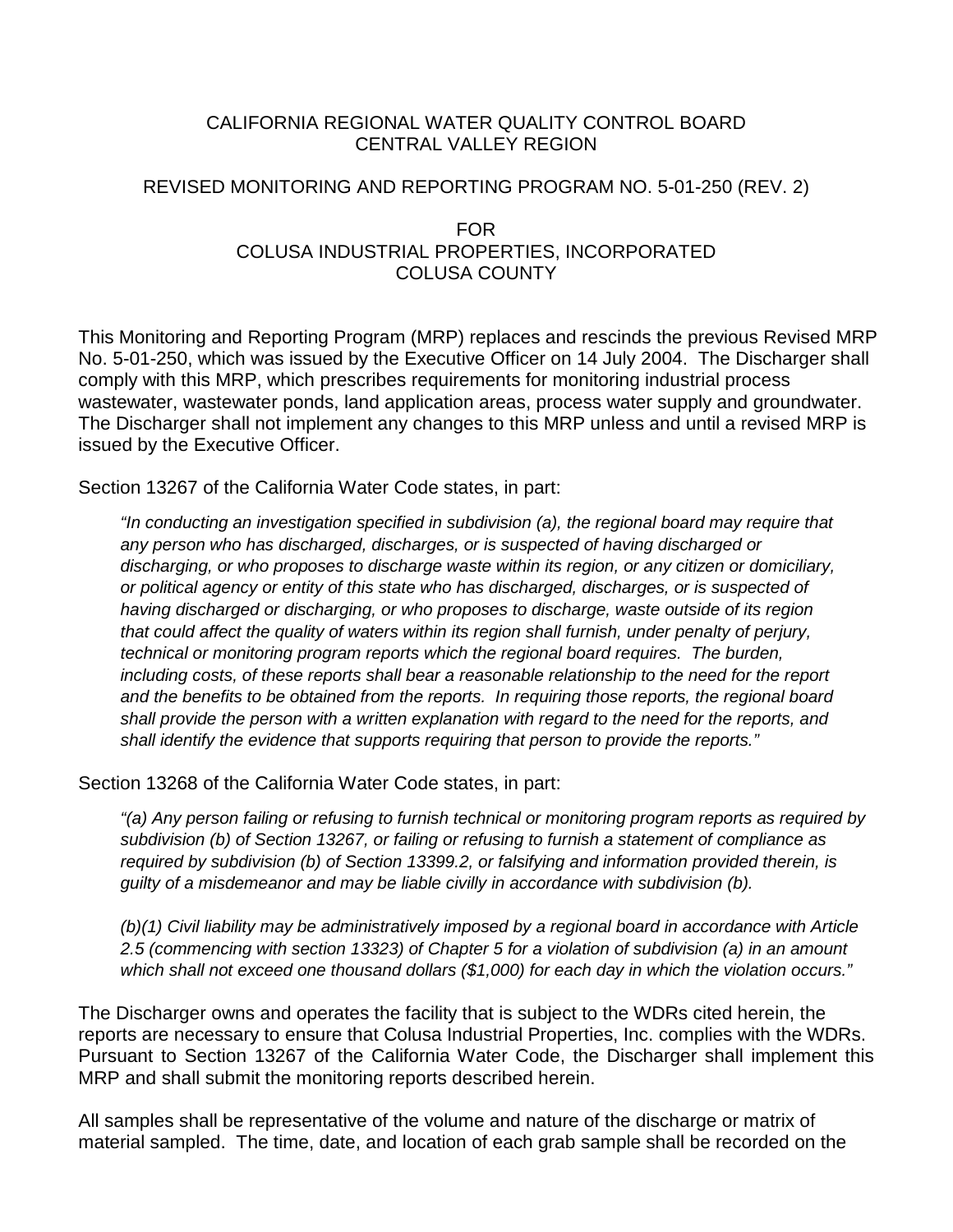sample chain of custody form. Field test instruments (such as those used to measure pH and dissolved oxygen) may be used provided that:

- 1. The user is trained in proper use and maintenance of the instruments;
- 2. The instruments are field-calibrated prior to monitoring events at the frequency recommended by the manufacturer;
- 3. The instruments are serviced and/or calibrated by the manufacturer at the recommended frequency; and
- 4. Field calibration reports are submitted as described in the "Reporting" section of the MRP.

# **GENERAL POND MONITORING**

The domestic wastewater process wastewater ponds shall be monitored as follows. Samples shall be collected from an established sampling station located in an area that will provide a sample representative of the water in each pond. Freeboard shall be measured vertically from the surface of the pond water to the lowest elevation of the surrounding berm and shall be measured to the nearest 0.1 feet.

| Constituent                   | Units      | Type of<br>Sample | Sampling<br>Frequency | Reporting<br>Frequency |
|-------------------------------|------------|-------------------|-----------------------|------------------------|
| Dissolved Oxygen <sup>1</sup> | mq/L       | Grab              | Weekly                | Monthly                |
| Freeboard                     | $0.1$ feet | Measurement       | Weekly                | Monthly                |
| Odors                         | $-$        | Observation       | Weekly                | Monthly                |
| Berm condition                | $- -$      | Observation       | Monthly               | Monthly                |

<sup>1</sup> Samples shall be collected opposite the inlet at a depth of one foot from each pond in use between 0700 and 0900 hours.

### **DOMESTIC WASTEWATER POND MONITORING**

The domestic wastewater pond shall be monitored in accordance with the following:

| Constituent   | Units  | Sample Type | Sampling<br>Frequency | Reporting<br>Frequency |
|---------------|--------|-------------|-----------------------|------------------------|
| Influent Flow | qpd    | Continuous  | Daily                 | Monthly                |
| Sludge Depth  | inches | Measurement | Annually              | Annually               |

### **PROCESS WASTEWATER MONITORING**

The Discharger shall monitor process wastewater in accordance with the following. Grab samples shall be obtained from each active processing facility and from the process wastewater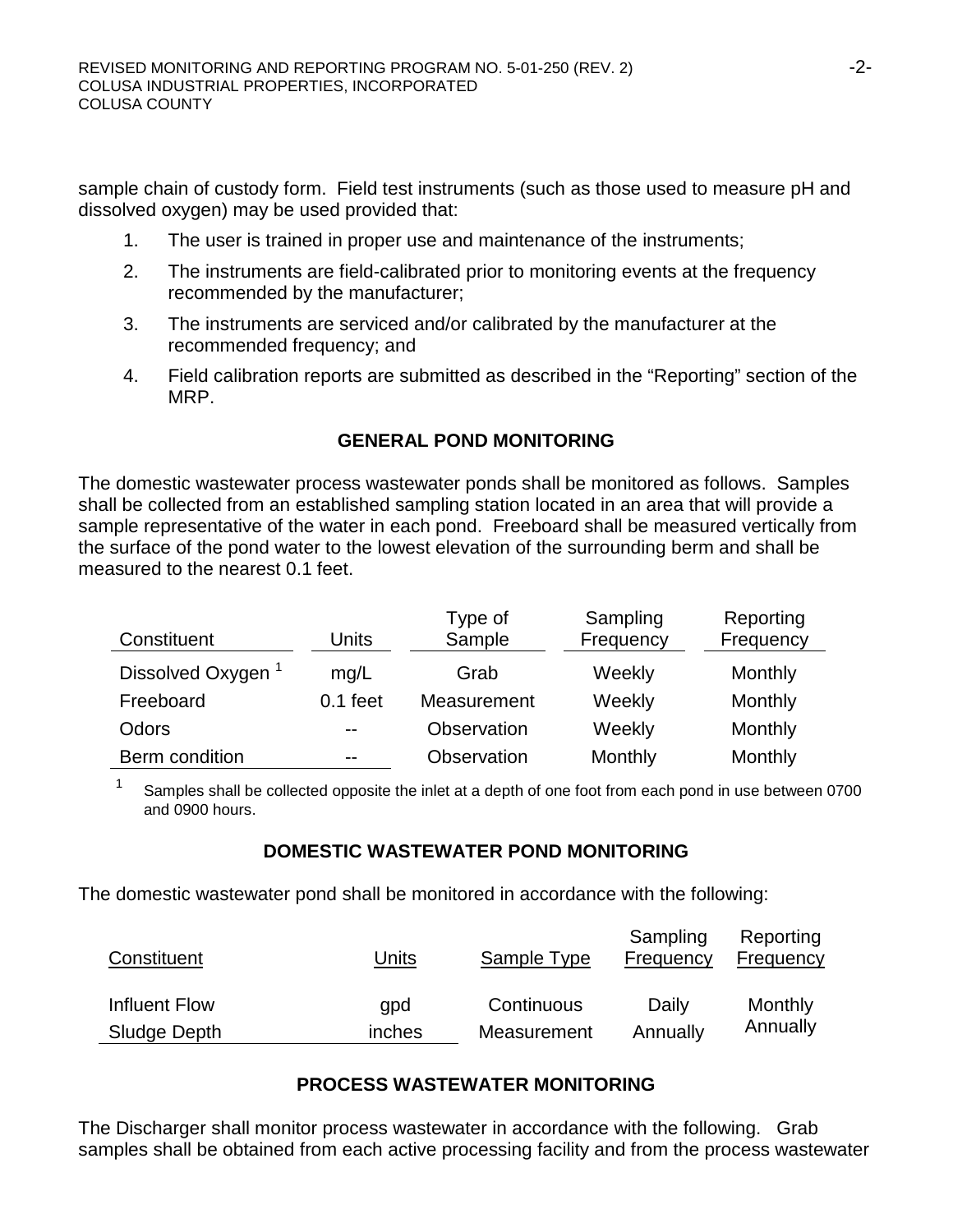storage pond near the outlet to the Designated Disposal Area. Process wastewater monitoring shall only be performed during periods when process wastewater is generated or stored in the pond. If the pond is dry and/or no wastewater was generated, the monitoring report shall so note. Process wastewater monitoring shall include, at a minimum, the following:

|                         |          |                       | Sampling Frequency by<br>Waste Type |                              |                               |  |
|-------------------------|----------|-----------------------|-------------------------------------|------------------------------|-------------------------------|--|
| Constituent/Parameter   | Units    | Sample<br><u>Type</u> | High<br>Strength <sup>2</sup>       | Low<br>Strength <sup>3</sup> | Reporting<br><b>Frequency</b> |  |
| pH                      | pH units | Grab                  | Weekly                              | Monthly <sup>4</sup>         | Monthly                       |  |
| Electrical conductivity | umhos/cm | Grab                  | Weekly                              | Monthly <sup>4</sup>         | Monthly                       |  |
| $BOD5$ <sup>1</sup>     | mg/L     | Grab                  | Weekly                              | Monthly <sup>4</sup>         | Monthly                       |  |
| Fixed dissolved solids  | mg/L     | Grab                  | Weekly                              | Monthly <sup>4</sup>         | Monthly                       |  |
| Total I nitrogen        | mg/L     | Grab                  | Weekly                              | Monthly <sup>4</sup>         | Monthly                       |  |
| Sodium                  | mg/L     | Grab                  | Weekly                              | Monthly <sup>4</sup>         | Monthly                       |  |
| Chloride                | mg/L     | Grab                  | Weekly                              | Monthly <sup>4</sup>         | Monthly                       |  |
|                         |          |                       |                                     |                              |                               |  |

 $1 - 5$ -day, 20 $^{\circ}$ C Biochemical Oxygen Demand.

2 High strength waste is any waste that exhibits a  $BOD_5$  greater than 300 mg/L or FDS greater than 700 mg/L or total nitrogen greater than 50 mg/L.

mg/L or total nintrogen greater than 50 mg/L.<br><sup>3</sup> Low strength waste is any non-designated waste that does not meet the above criteria for high strength waste.

4 At least two samples shall be analyzed per processing season.

# **PROCESS WASTEWATER FLOW MONITORING**

The Discharger shall monitor daily process wastewater flows as follows:

| <b>Flow Source</b>                                          | Units             | Type of<br>Measurement | Monitoring<br>Frequency | Reporting<br>Frequency |
|-------------------------------------------------------------|-------------------|------------------------|-------------------------|------------------------|
| Discharge to storage pond<br>from each industrial facility) | gpd               | Meter<br>Observation   | Daily <sup>1</sup>      | Monthly                |
| Discharge from storage pond<br>to land application areas    | gpd               | Meter<br>Observation   | Daily $2$               | Monthly                |
| Daily subtotal to each<br>irrigation field or check         | gpd and<br>inches | Calculation            | Daily $2$               | Monthly                |

<sup>1</sup> Report as total daily flow from each flow source to the pond.<br><sup>2</sup> Calculated has ad an total daily flave that the postal shade is w

Calculated based on total daily flows, flow rates, checks in use, and length of set time for each check.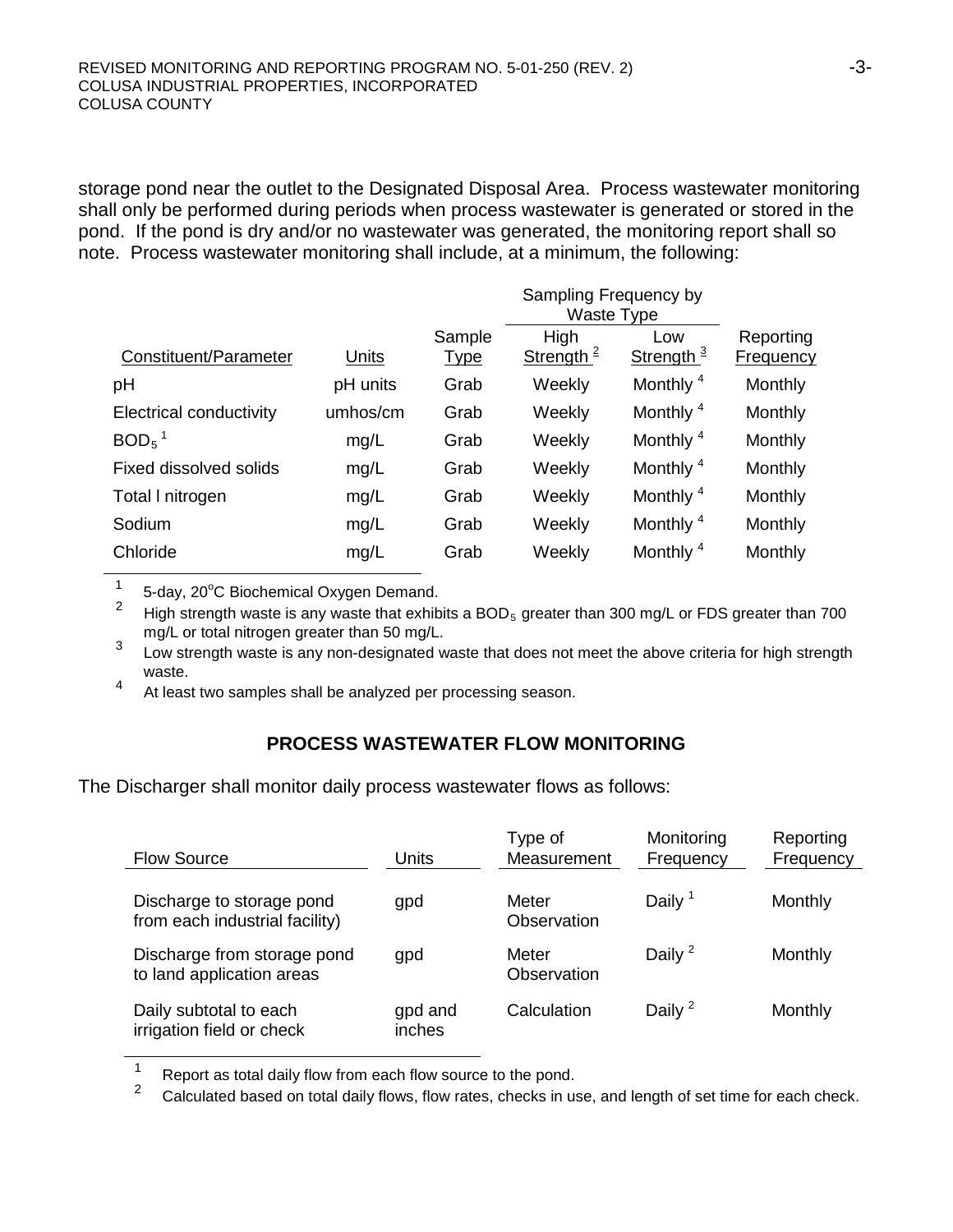### **DESIGNATED DISPOSAL AREA MONITORING**

### **A. Daily Inspections**

The Discharger shall inspect the land application areas at least **once daily** prior to and during irrigation events, and observations from those inspections shall be documented for inclusion in the monthly monitoring reports. The following items shall be documented for each check or field to be irrigated on that day:

- 1. Evidence of erosion;
- 2. Berm condition;
- 3. Condition of each standpipe and flow control valve;
- 4. Proper use of valves;
- 5. Soil saturation;
- 6. Ponding;
- 7. Potential runoff to off-site areas;
- 8. Potential and actual discharge to surface water;
- 9. Accumulation of organic solids at soil surface;
- 10. Soil clogging;
- 11. Odors that have the potential to be objectionable at or beyond the property boundary; and
- 12. Insects.

Temperature; wind direction and relative strength; and other relevant field conditions shall be also be observed and recorded. The notations shall also document any corrective actions taken based on observations made. A copy of entries made in the log during each month shall be submitted as part of the Monthly Monitoring Report.

#### **B. Routine Monitoring**

The Discharger shall perform the following routine monitoring and loading calculations and shall present the data in the Monthly and Annual Reports.

| Parameter                                | Units       | Sample Type               | Sampling<br>Frequency | Reporting<br><b>Frequency</b> |
|------------------------------------------|-------------|---------------------------|-----------------------|-------------------------------|
| Precipitation                            | inches      | Rain Gauge                | Daily                 | Monthly                       |
| Checks receiving wastewater <sup>1</sup> | $- -$       | Observation               | Daily                 | Monthly                       |
| Hydraulic loading rate                   | inches/acre | Calculated <sup>2</sup>   | Daily                 | Monthly                       |
| $BOD5$ loading rate                      | lb/acre     | Calculated <sup>2,3</sup> | Daily                 | Monthly                       |
| Total nitrogen loading rate              | lb/acre     | Calculated $^{2,4}$       | Daily                 | Monthly                       |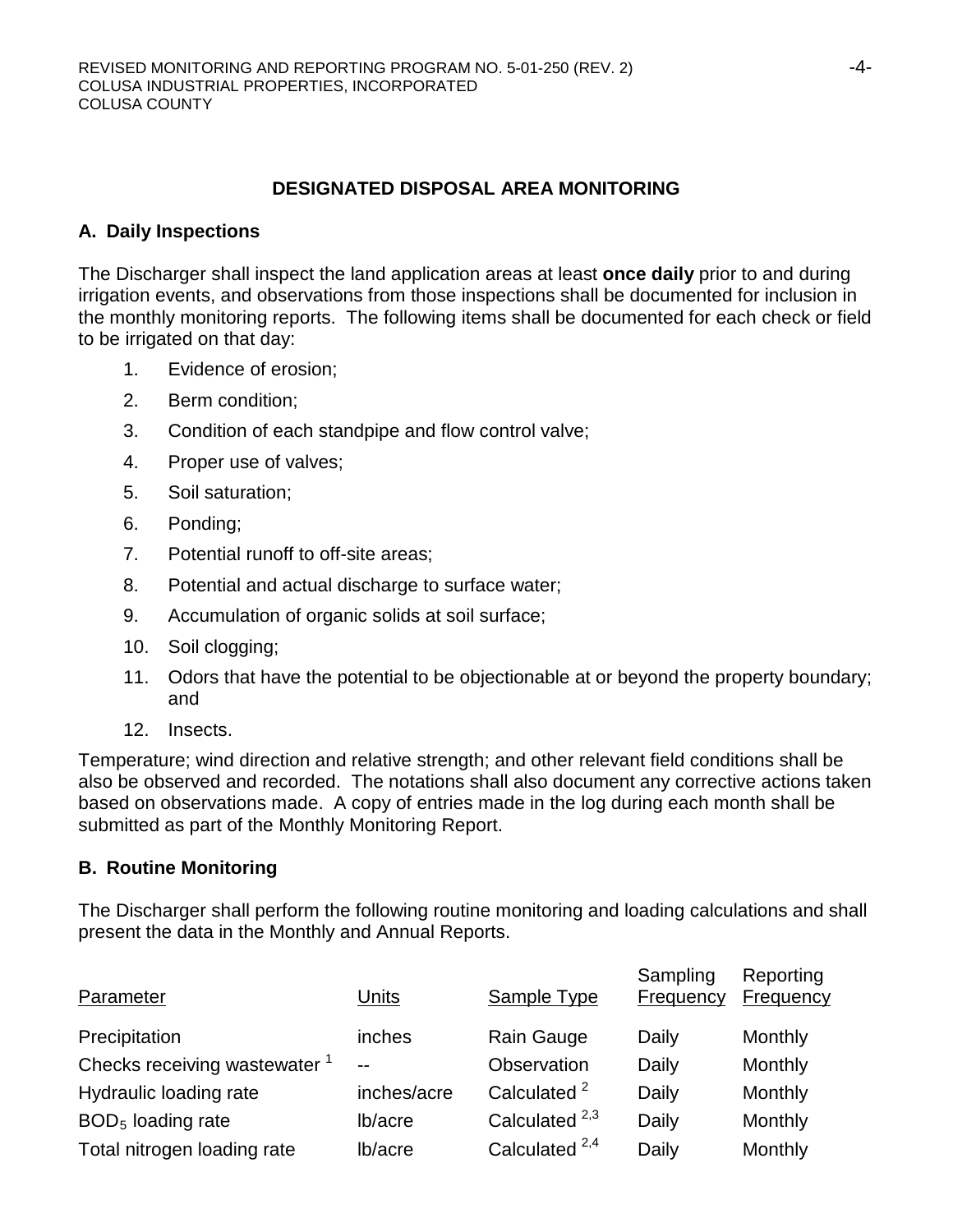|                          |              |                           | Sampling Reporting  |         |
|--------------------------|--------------|---------------------------|---------------------|---------|
| Parameter                | <u>Units</u> | Sample Type               | Frequency Frequency |         |
| Fertilizer loading rates | lb/acre      | Calculated <sup>2,5</sup> | Monthly             | Monthly |

<sup>1</sup> Designate identification numbers for discrete checks within each disposal site or area.

 $2^2$  Rate shall be calculated for each discrete check.

- $3$  BOD<sub>5</sub> shall be calculated using the applied volume of wastewater, actual application area, and the average of the three most recent results of effluent BOD<sub>5</sub>.
- <sup>4</sup> Total nitrogen loading rates shall be calculated using the applied volume of wastewater, actual application area, and the average of the three most recent results of effluent total nitrogen.
- <sup>5</sup> Loading rates for fertilizer constituents (i.e. nitrogen and phosphorous) shall be calculated using the actual load and the application area.

#### **GROUNDWATER MONITORING**

The Discharger shall monitor groundwater in accordance with the following schedule.

|                                 | Sampling and Reporting Frequency |                                   |  |  |
|---------------------------------|----------------------------------|-----------------------------------|--|--|
| Monitoring Well ID <sup>1</sup> | Low Discharge Years <sup>2</sup> | High Discharge Years <sup>3</sup> |  |  |
| $MW-1$                          | Annually <sup>4</sup>            | Semiannually                      |  |  |
| $MW-3$                          | Semiannually <sup>5</sup>        | Semiannually                      |  |  |
| $MW-4$                          | Semiannually                     | Semiannually                      |  |  |
| $MW-5$                          | Semiannually                     | Semiannually                      |  |  |
| $MW-6$                          | Semiannually                     | Semiannually                      |  |  |
| $MW-7$                          | Annually                         | Semiannually                      |  |  |
| $MW-8$                          | Annually                         | Semiannually                      |  |  |
| $MW-9$                          | Semiannually                     | Semiannually                      |  |  |
| <b>MW-10</b>                    | Annually                         | Semiannually                      |  |  |

Monitoring well locations are shown on the attached Facility Plan.

<sup>2</sup> A low discharge year is defined as a calendar year during which the tomato cannery does not operate.

 $3<sup>3</sup>$  A high discharge year is defined as a calendar year during which the tomato cannery operates.

4 Annual monitoring shall be conducted during the  $4<sup>th</sup>$  quarter.

<sup>5</sup> Semiannual monitoring shall be conducted in the  $2^{nd}$  and  $4^{th}$  quarters.

Prior to construction of any new groundwater monitoring wells, the Discharger shall submit a *Monitoring Well Installation Workplan* for review and approval.

Prior to well purging, groundwater elevations shall be measured. Depth to groundwater shall be measured to the nearest 0.01 feet. Water table elevations shall be calculated and used to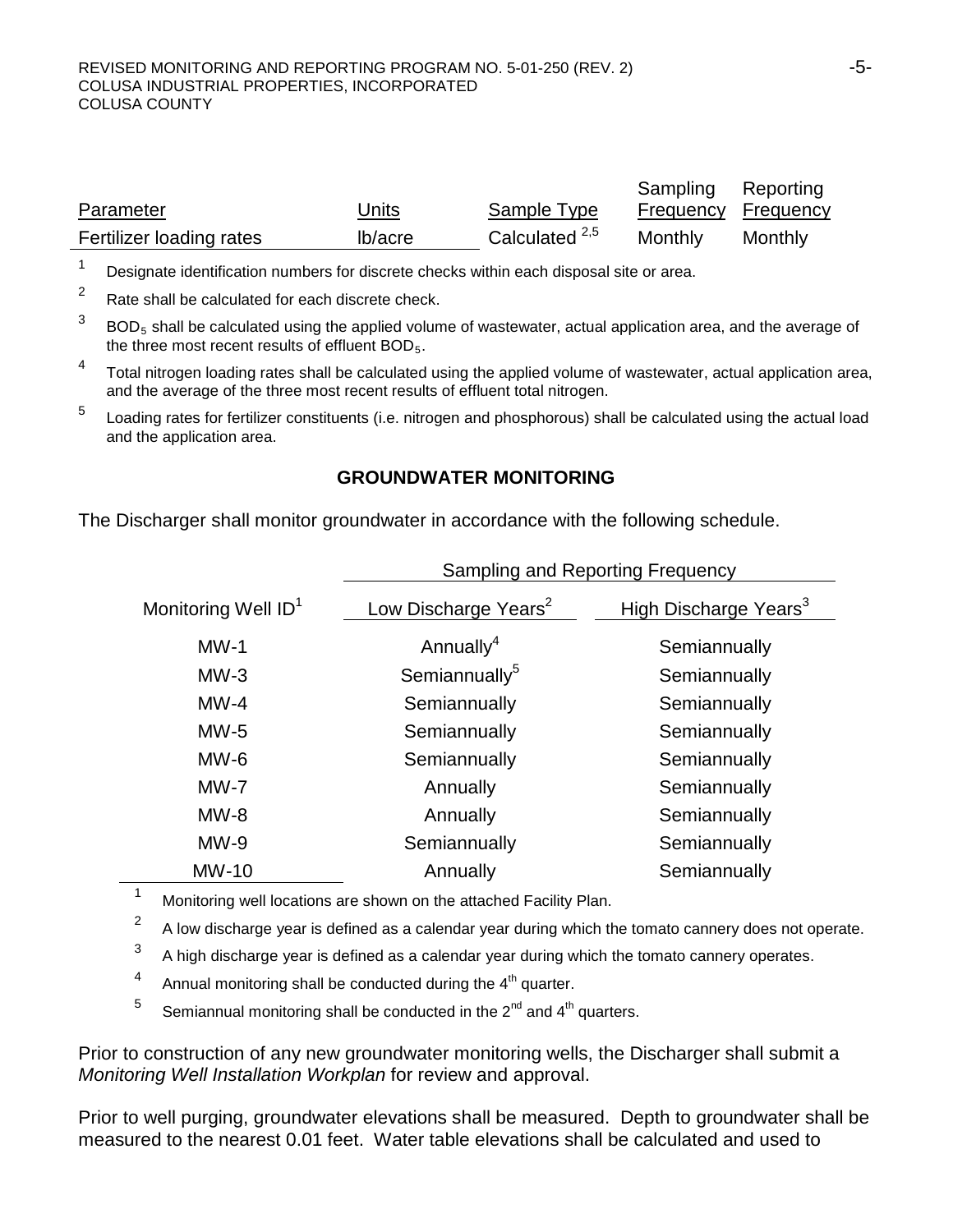determine groundwater gradient and direction of flow. The monitoring wells shall be purged of at least three well volumes or until temperature, pH, and electrical conductivity have stabilized. Samples shall be collected and analyzed using approved EPA methods. Groundwater monitoring shall include, at a minimum, the following:

| Constituent/Parameter              | Units       | Sample Type |
|------------------------------------|-------------|-------------|
| Depth to groundwater               | $0.01$ feet | Measurement |
| Groundwater elevation <sup>1</sup> | $0.01$ feet | Calculated  |
| Gradient magnitude                 | feet/feet   | Calculated  |
| <b>Gradient direction</b>          | degrees     | Calculated  |
| рH                                 | pH Units    | Grab        |
| <b>Electrical conductivity</b>     | umhos/cm    | Grab        |
| Total dissolved solids             | mg/L        | Grab        |
| Fixed dissolved solids             | mg/L        | Grab        |
| Ammonia nitrogen                   | mg/L        | Grab        |
| Nitrate nitrogen                   | mg/L        | Grab        |
| Iron                               | mg/L        | Grab        |
| Manganese                          | mg/L        | Grab        |
| Chloride                           | mg/L        | Grab        |
| Standard minerals <sup>2</sup>     | mg/L        | Grab        |

<sup>1</sup> Groundwater elevation shall be determined based on depth-to-water measurements using a surveyed elevation reference point on the well casing.

<sup>2</sup> Standard Minerals shall include at least the following: barium, calcium, magnesium, potassium, sodium, sulfate, total alkalinity (including alkalinity series), and total hardness as  $CaCO<sub>3</sub>$ .

# **WATER SUPPLY MONITORING**

The Discharger shall monitor the process water supply and shall report the following minimum monitoring data for each water supply well:

| Constituent                             | Units | Type of<br>Sample | Sampling<br>Frequency | Reporting<br><b>Frequency</b> |
|-----------------------------------------|-------|-------------------|-----------------------|-------------------------------|
| Volume pumped to<br>distribution system | МG    | $- -$             | $- -$                 | Annually                      |
| Total dissolved solids                  | mg/L  | Grab              | Annually              | Annually                      |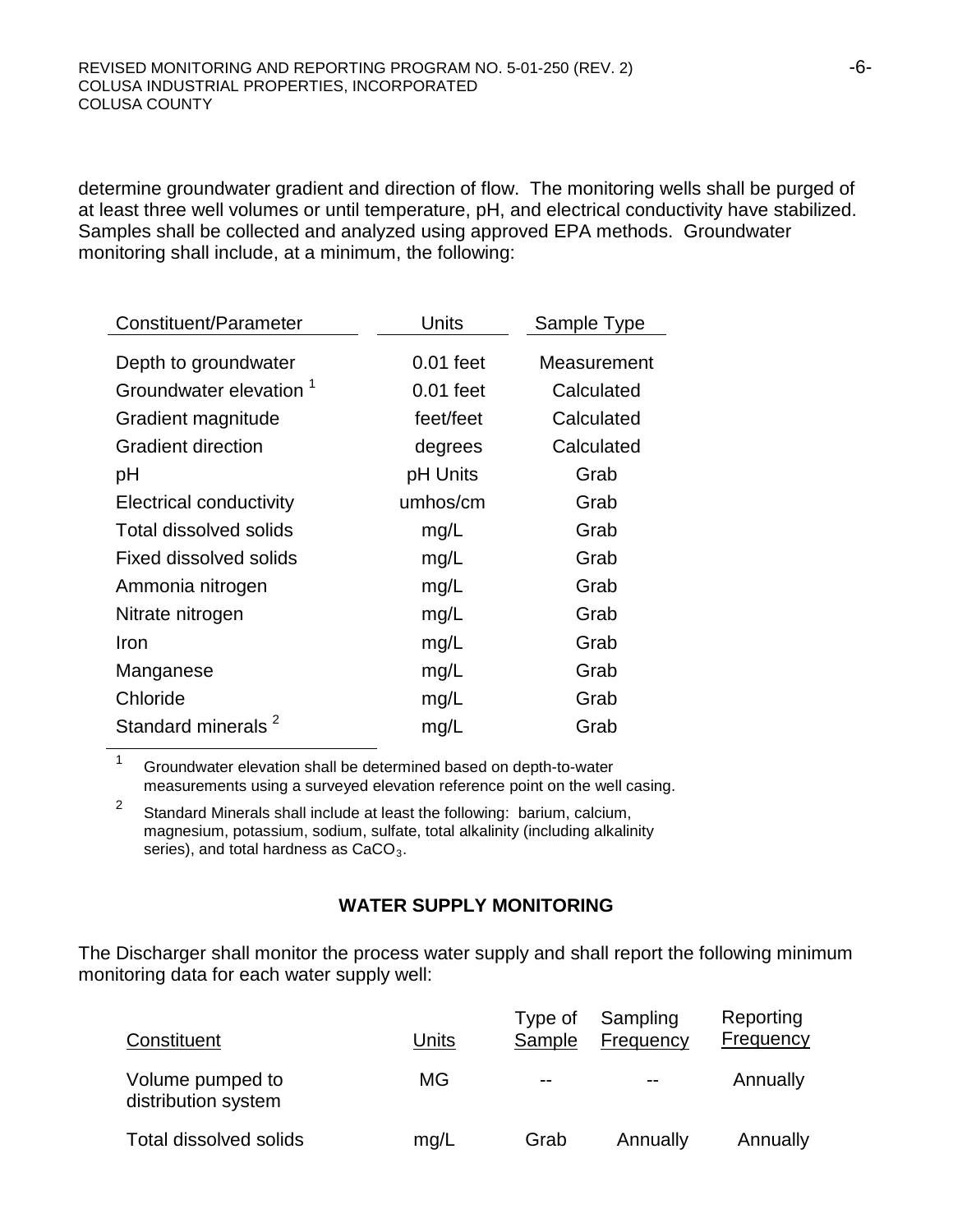| Constituent                    | Units    | Type of<br>Sample | Sampling<br>Frequency | Reporting<br><b>Frequency</b> |
|--------------------------------|----------|-------------------|-----------------------|-------------------------------|
| <b>Electrical conductivity</b> | umhos/cm | Grab              | Annually              | Annually                      |
| Nitrate nitrogen               | mg/L     | Grab              | Annually              | Annually                      |
| Standard minerals <sup>1</sup> | mg/L     | Grab              | Annually              | Annually                      |
| Metals $2$                     | ug/L     | Grab              | Annually              | Annually                      |

<sup>1</sup> Standard Minerals shall include, at a minimum, the following elements/compounds: boron, bromide, calcium, chloride, fluoride, magnesium, phosphate, potassium, sodium, sulfate, total alkalinity (including alkalinity series), and hardness as  $CaCO<sub>3</sub>$ .

 $2<sup>2</sup>$  At a minimum, the following metals shall be included: arsenic, copper, lead, iron, manganese, nickel, and zinc. Analytical methods shall be selected to provide reporting limits below the applicable water quality limit for each constituent.

### **REPORTING**

In reporting monitoring data, the Discharger shall arrange the data in tabular form so that the date, sample type (e.g., influent, effluent, groundwater) and the reported analytical result for each sample are readily discernible. The data shall be summarized in such a manner to clearly illustrate compliance with waste discharge requirements and spatial or temporal trends, as applicable. The results of any monitoring done more frequently than required at the locations specified in the Monitoring and Reporting Program shall be reported in the next scheduled monitoring report. The results of all monitoring performed by the industrial dischargers, or other parties, which are reported to the Discharger, shall be included in the next regularly scheduled monitoring report.

# **A. Monthly Monitoring Reports**

Monthly Monitoring Reports for shall be submitted to the Central Valley Water Board by the **1st day of the second month following sampling** (i.e. the January Report is due by 1 March). **Each report shall bear the certification and signature of the Discharger's authorized representative.** Monthly Monitoring Reports shall be submitted regardless of whether there is any process wastewater generated. At a minimum, the monthly monitoring reports shall include:

- 1. Results of pond, domestic wastewater, process wastewater, process wastewater flow, and designated disposal area monitoring. Data shall be presented in tabular format.
- 2. Daily precipitation data in tabular form accompanied by starting and ending dates of irrigation for each field or check.
- 3. Daily pre-application inspection reports.
- 4. Calibration log(s) verifying calibration of any field monitoring instruments (e.g., DO, pH, and EC meters) used to obtain data.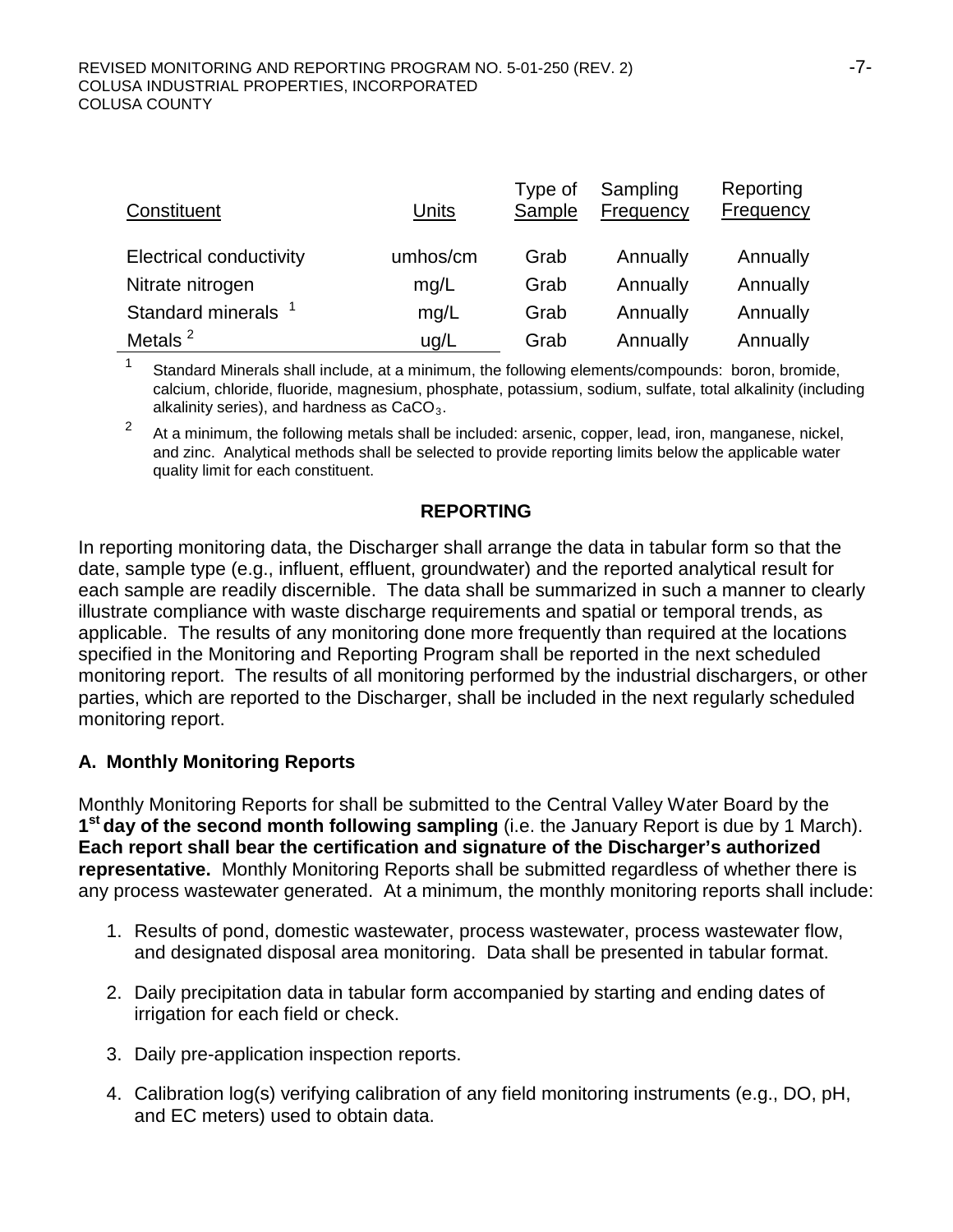- 5. Daily discharge volumes and acres irrigated shall be tabulated, and the report shall include a discussion of the discharge volumes and irrigation practices used (method of application, application period/duration, drying times, etc.) for each check or group of checks utilized during the month. Hydraulic loading rates (inches/acre/month) shall be calculated.
- 6. Maximum daily  $BOD_5$  loading rates (lbs/acre/day) shall be calculated for each irrigation check using the total volume applied on the day of application, estimated application area, and a running average of the three most recent results of  $BOD<sub>5</sub>$  for the applicable source water, which also shall be reported along with supporting calculations. Average BOD5 loading rates shall be calculated using the total volume applied on the day of application, the total application period (i.e.: day of application and drying time), estimated application area on the day of application, and a running average of the three most recent results of  $BOD<sub>5</sub>$  for the applicable source water.
- 7. Total nitrogen loading rates (lbs/acre/month) shall be calculated for each irrigation check on monthly basis using the daily applied volume of wastewater, estimated daily application area, and the most recent monitoring results, which shall also be reported along with supporting calculations.
- 8. Nitrogen loading rates for other sources (i.e., fertilizers) shall be calculated for each irrigation check on a monthly basis using the daily applied load and the estimated daily application area.
- 9. Cumulative nitrogen loading rates for each irrigation check for the calendar year to date shall be calculated as a running total of monthly loadings to date from all sources.
- 10.A comparison of monitoring data to the discharge specifications and effluent limitations, disclosure of any violations of the WDRs, and an explanation of any violation of those requirements. Copies of laboratory analytical report(s).

# **B. Semiannual Monitoring Reports**

Semiannual groundwater monitoring reports shall be submitted to the Central Valley Water Board by the **1st day of the second month** after sampling (e.g. the first semiannual report is due July1st) each year.

As required by the California Business and Professions Code Sections 6735, 7835, and 7835.1, all groundwater monitoring reports shall be prepared under the direct supervision of a registered professional engineer or geologist and signed by the registered professional.

At a minimum, the report shall contain:

- 1. Results of groundwater monitoring.
- 2. A narrative description of all preparatory, monitoring, sampling, and analytical testing activities for the groundwater monitoring. The narrative shall be sufficiently detailed to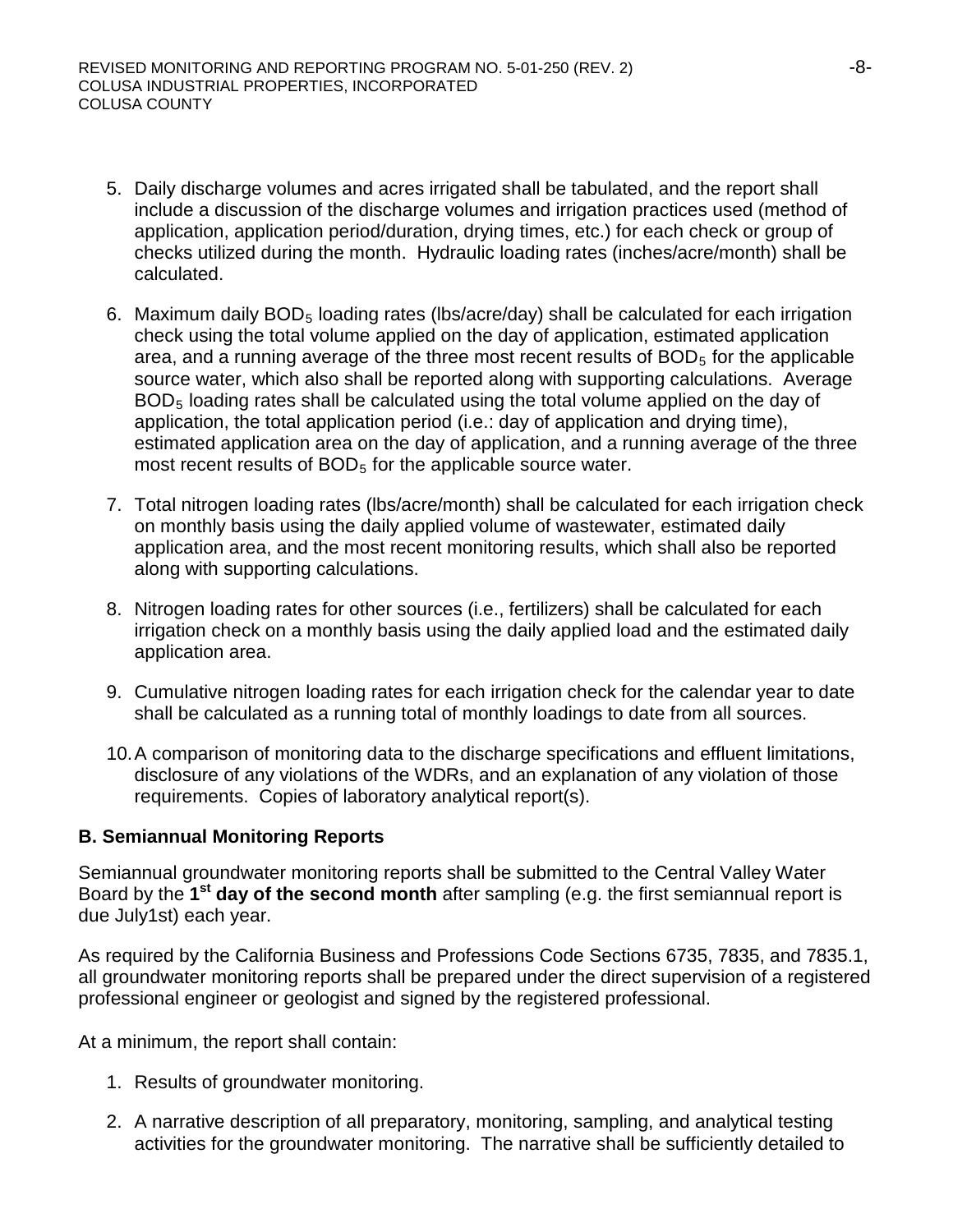verify compliance with the WDRs, this MRP, and the Standard Provisions and Reporting Requirements. The narrative shall be supported by field logs for each well documenting depth to groundwater; parameters measured before, during, and after purging; method of purging; calculation of casing volume; and total volume of water purged.

- 3. Calculation of groundwater elevations, an assessment of groundwater flow direction and gradient on the date of measurement, comparison of previous flow direction and gradient data, and discussion of seasonal trends if any.
- 4. A narrative discussion of the analytical results for all groundwater locations monitored including spatial and temporal tends, with reference to summary data tables, graphs, and appended analytical reports (as applicable).
- 5. A comparison of monitoring data to the groundwater limitations and an explanation of any violation of those requirements.
- 6. Summary data tables of historical and current water table elevations and analytical results.
- 7. A scaled map showing relevant structures and features of the facility, the land application area and irrigation check boundaries, the locations of monitoring wells and any other sampling stations, and groundwater elevation contours referenced to mean sea level datum.
- 8. Copies of laboratory analytical report(s) for groundwater monitoring.

# **C. Annual Report**

An Annual Report shall be submitted to the Central Valley Water Board by **1 February** of each year. The Annual Report may also include the contents of the  $4<sup>th</sup>$  Quarter Monitoring Report as described above. The Annual Report shall present a summary of all monitoring data obtained during the previous calendar year and shall include the following:

- 1. Type of crop and planting and harvest dates for each field, including those that did not receive wastewater during the previous year.
- 2. Tabular and graphical summaries of historical monthly total loading rates for water (hydraulic loading in gallons and inches), BOD, total nitrogen, and total dissolved solids.
- 3. A mass balance relative to constituents of concern and hydraulic loading along with supporting data and calculations.
- 4. An evaluation of the groundwater quality beneath the wastewater ponds and land application areas.
- 5. A comprehensive evaluation of the effectiveness of the past year's wastewater application operation based on current and historical data including evidence of waste